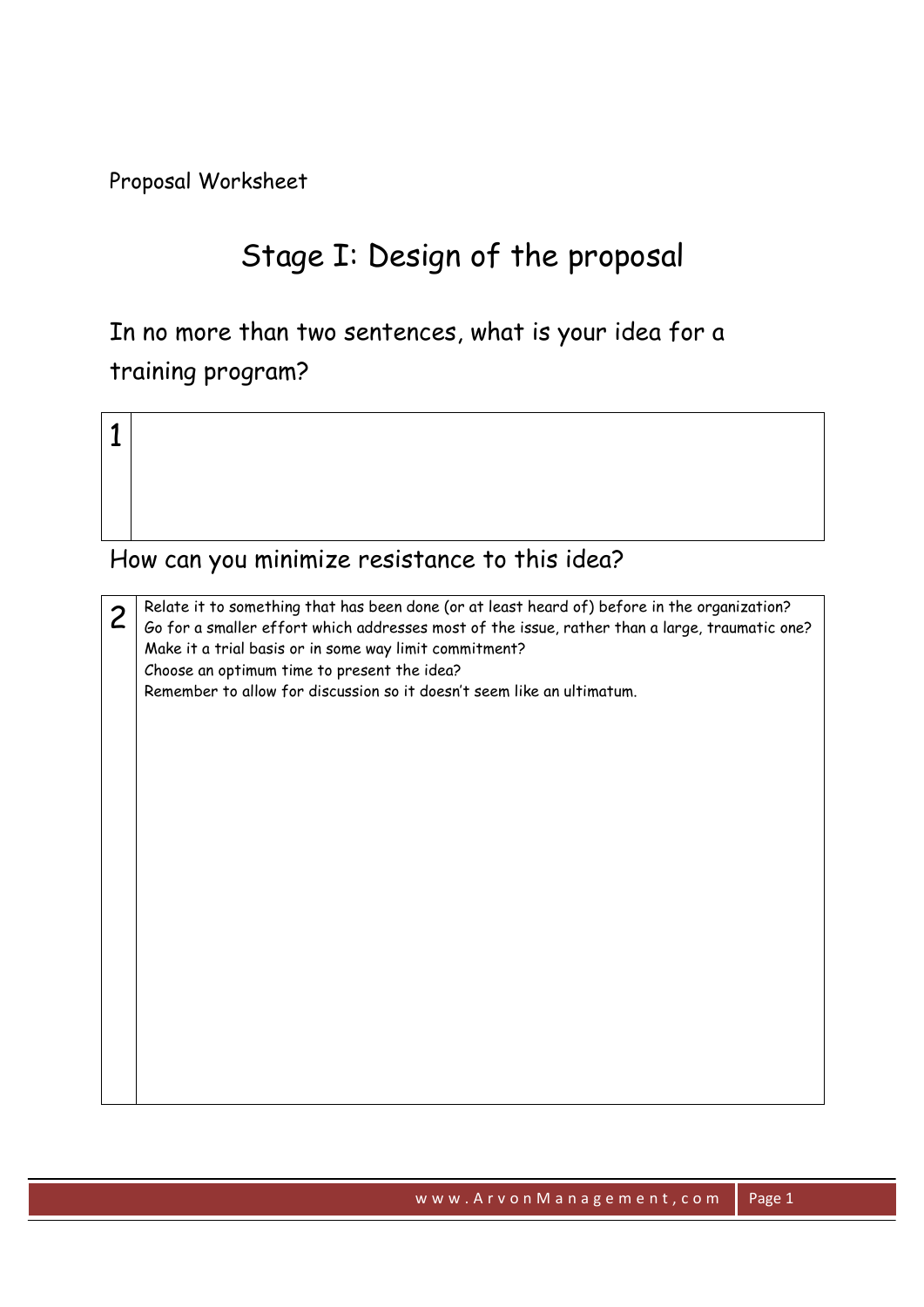### What format and level of formality is needed?

Define the audience which will consider the idea:

3 Written, oral, other? Formal report, casual conversation or in-between?

 $4$  Who is it? How much do they know? The audience is:  $\Box$  Expert  $\Box$  Technician  $\Box$  Executive  $\Box$  Layman  $\Box$  Mixed or unknown

#### How well developed must the proposal be?

 $\overline{5}\,$  Enough to get the idea accepted, or very complete?<br>Dees it need to be divided into planning then implementation? What quality issues apply in this case?

#### How can you enhance the proposal's credibility?

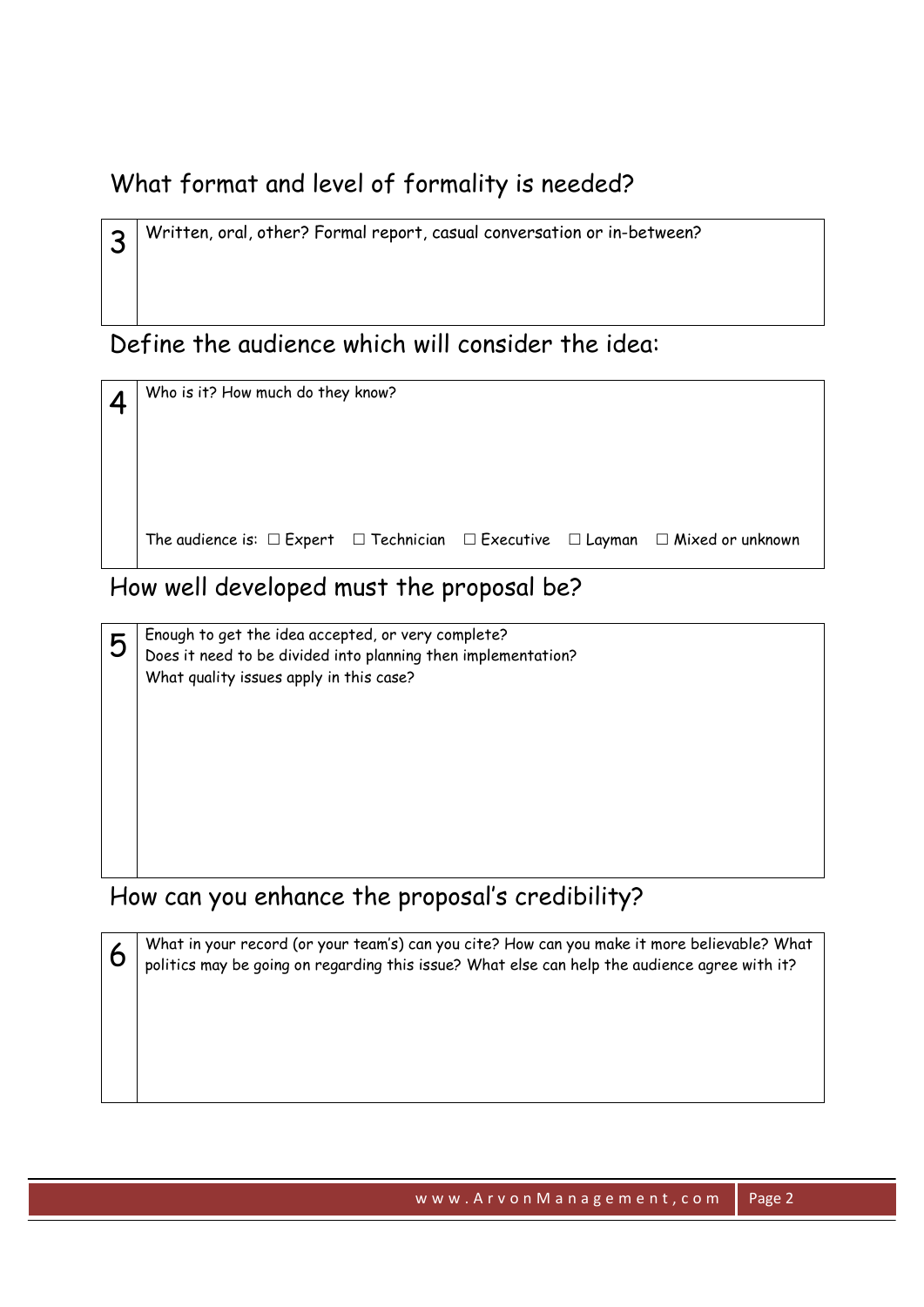Who needs to be "Pre-sold" about this proposal?

 $7$  Who is affected by it? Who will decide? Who will evaluate? Who will support? Who will oppose?

# Stage II: Contents of the training proposal

#### Again: Why is the training needed?

 $8<sup>2</sup>$  Write your opening sentence about why this is a good idea. What specific support do you have for the idea in terms of underutilized resources, excessive costs, poor allocation of people or equipment, customer complaints, employee dissatisfaction, awkward procedures, new market opportunities, issues with facilities, etc. Cite specific numbers and costs. If you don't know them now, where can you find them before you finalize the proposal?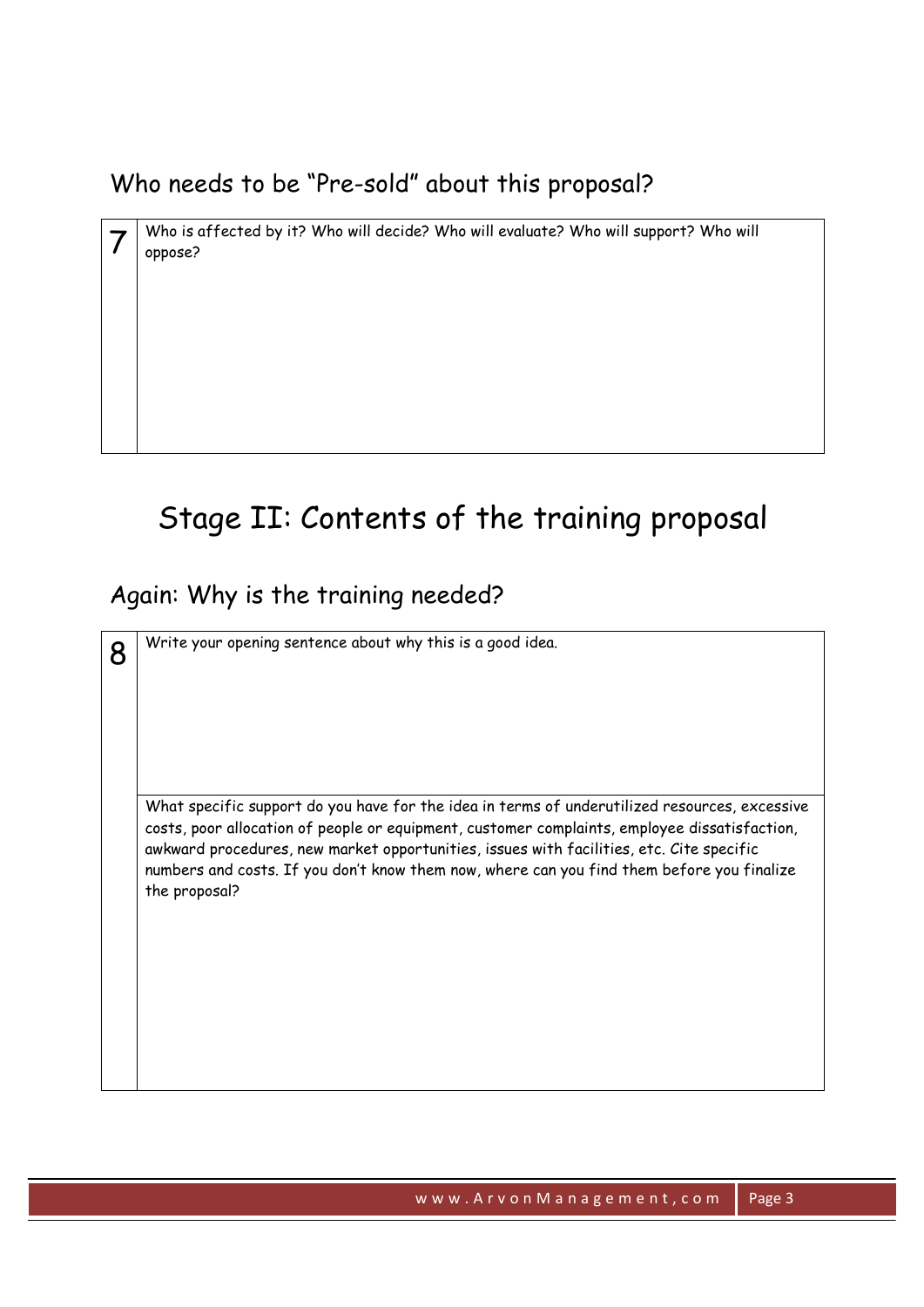## What background is needed for the audience?

| ∩ | What change (if any) happened to cause this problem or opportunity requiring training? |  |  |  |
|---|----------------------------------------------------------------------------------------|--|--|--|
|   |                                                                                        |  |  |  |
|   |                                                                                        |  |  |  |
|   |                                                                                        |  |  |  |
|   |                                                                                        |  |  |  |
|   |                                                                                        |  |  |  |
|   |                                                                                        |  |  |  |
|   | What are the consequences of not dealing with the proposal being made?                 |  |  |  |
|   |                                                                                        |  |  |  |
|   |                                                                                        |  |  |  |
|   |                                                                                        |  |  |  |
|   |                                                                                        |  |  |  |
|   |                                                                                        |  |  |  |
|   |                                                                                        |  |  |  |

### What are the benefits of this training?

10 List the expected benefits, quantifying them when possible.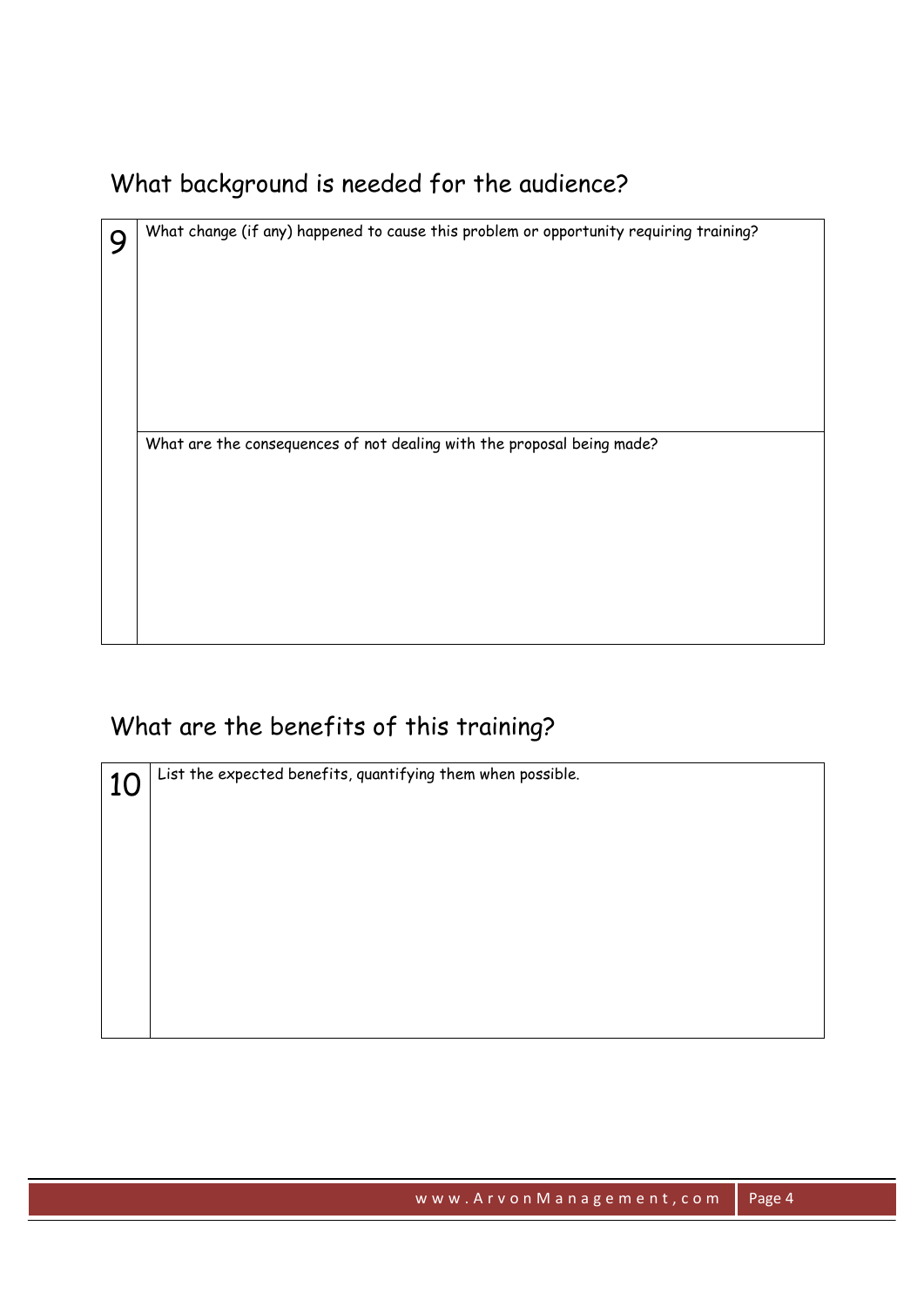# What are the specifics: What, who, when, where?

| Specifically, what are you asking the decision maker to agree to at this time? |  |  |
|--------------------------------------------------------------------------------|--|--|
|                                                                                |  |  |
|                                                                                |  |  |
|                                                                                |  |  |
|                                                                                |  |  |
| Who else will be involved or affected?                                         |  |  |
|                                                                                |  |  |
|                                                                                |  |  |
|                                                                                |  |  |
|                                                                                |  |  |
| What other offices, locations, departments, etc., be involved or affected?     |  |  |
|                                                                                |  |  |
|                                                                                |  |  |
|                                                                                |  |  |
|                                                                                |  |  |
| When should this training happen?                                              |  |  |
|                                                                                |  |  |
|                                                                                |  |  |
|                                                                                |  |  |
|                                                                                |  |  |
|                                                                                |  |  |
|                                                                                |  |  |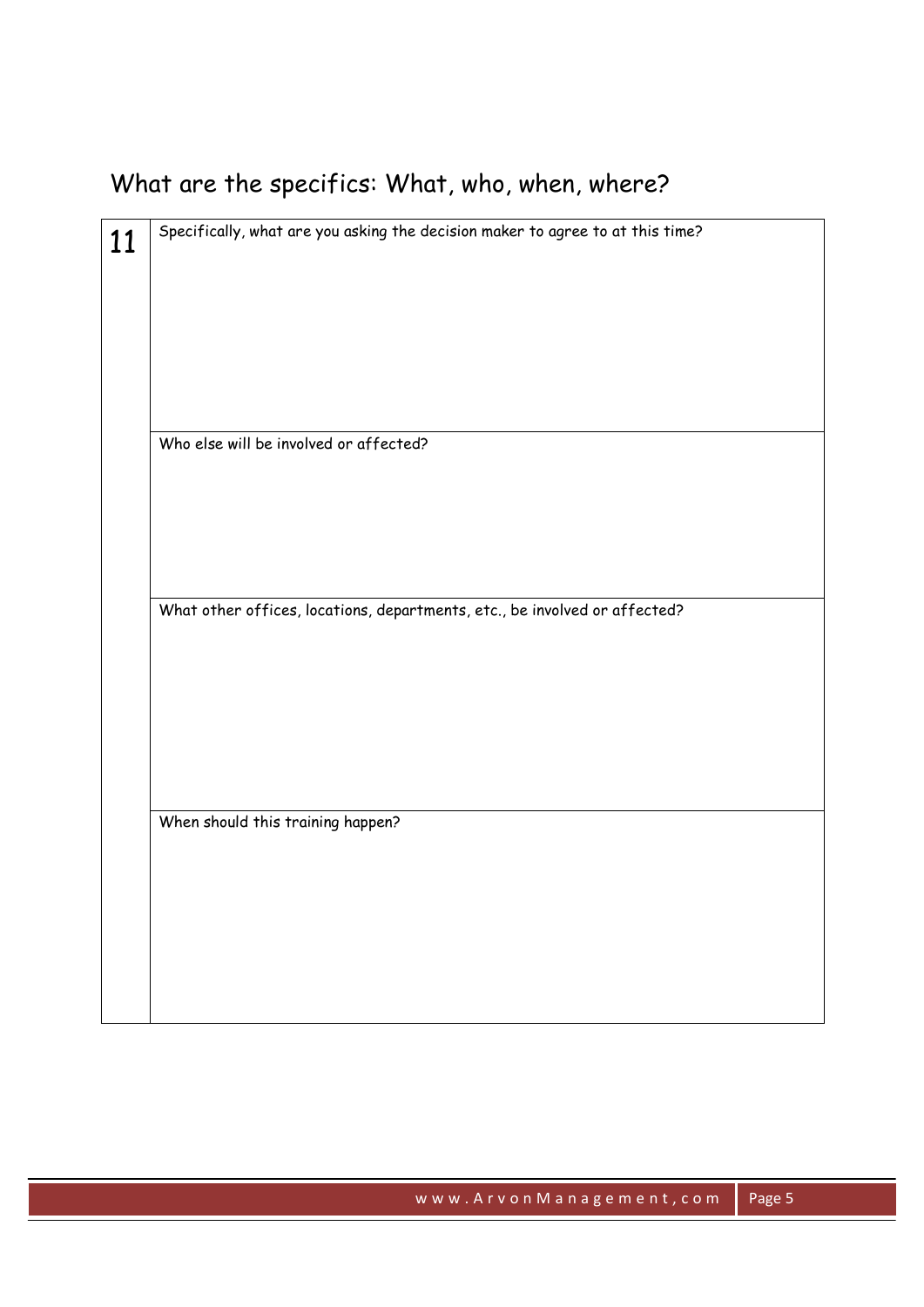## As much as possible prior to approval, what is the general implementation plan and actions needed?

| 12 | Include the schedule, list of tasks, methods, facilities involved, and so on. |  |  |
|----|-------------------------------------------------------------------------------|--|--|
|    |                                                                               |  |  |
|    |                                                                               |  |  |
|    |                                                                               |  |  |
|    |                                                                               |  |  |
|    |                                                                               |  |  |
|    |                                                                               |  |  |
|    |                                                                               |  |  |
|    |                                                                               |  |  |
|    |                                                                               |  |  |
|    |                                                                               |  |  |
|    |                                                                               |  |  |
|    |                                                                               |  |  |
|    |                                                                               |  |  |
|    |                                                                               |  |  |

## What support exists indicating this is a good idea?

| worked? |                                                                                            |
|---------|--------------------------------------------------------------------------------------------|
|         |                                                                                            |
|         |                                                                                            |
|         |                                                                                            |
|         |                                                                                            |
|         |                                                                                            |
|         |                                                                                            |
|         | Personal experience? Other people who agree so far? Books or articles? Other places it has |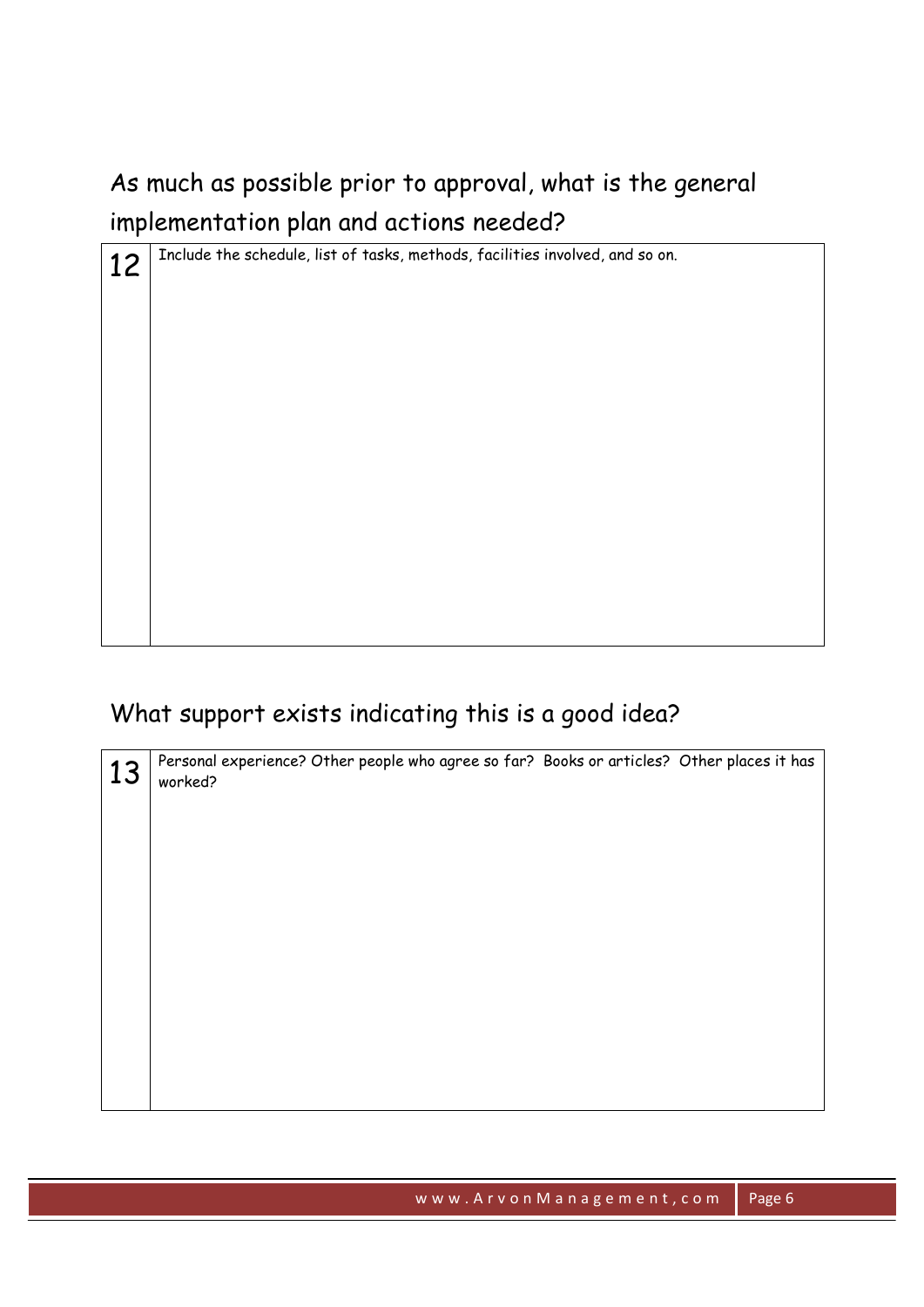## Is there a possible downside to the training?

| 14<br>consequences. | List any significant issues that might arise, then how you would deal with them or the |
|---------------------|----------------------------------------------------------------------------------------|
|                     |                                                                                        |
|                     |                                                                                        |
|                     |                                                                                        |
|                     |                                                                                        |
|                     |                                                                                        |

## What will the training cost to implement?

| 15 | What is the budget (by category if necessary), who will pay for it? |
|----|---------------------------------------------------------------------|
|    |                                                                     |
|    |                                                                     |
|    |                                                                     |
|    |                                                                     |
|    |                                                                     |
|    |                                                                     |
|    |                                                                     |
|    |                                                                     |
|    |                                                                     |
|    |                                                                     |
|    |                                                                     |
|    |                                                                     |
|    |                                                                     |
|    |                                                                     |
|    |                                                                     |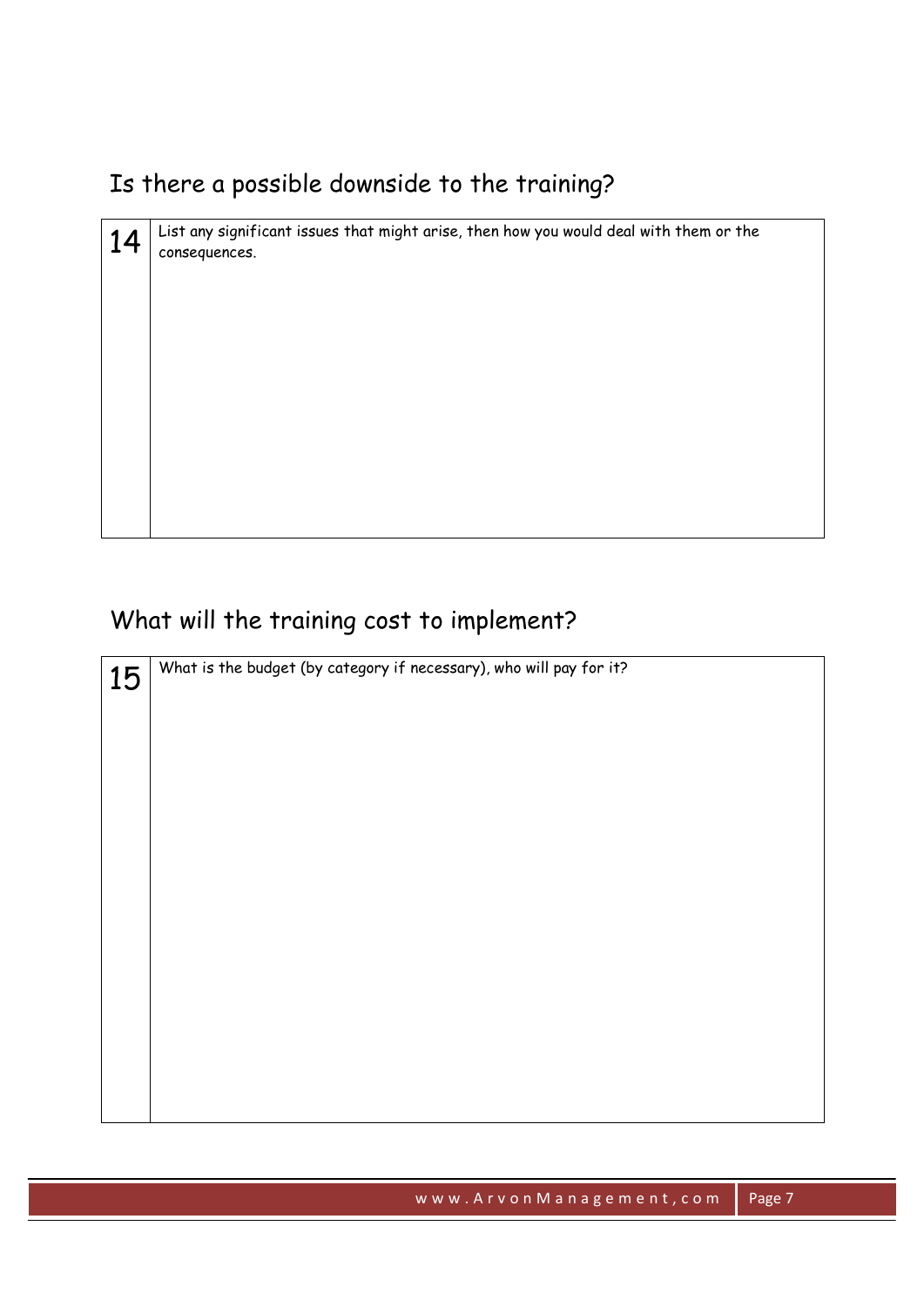What is the expected ROI (return on investment) or cost-benefit ratio?

## Write your summary of the proposal here

| 16 | Two or three sentences should be enough, or use a few key "bullet points" |  |  |
|----|---------------------------------------------------------------------------|--|--|
|    |                                                                           |  |  |
|    |                                                                           |  |  |
|    |                                                                           |  |  |
|    |                                                                           |  |  |
|    |                                                                           |  |  |
|    |                                                                           |  |  |
|    |                                                                           |  |  |
|    |                                                                           |  |  |
|    |                                                                           |  |  |
|    |                                                                           |  |  |
|    |                                                                           |  |  |

What materials do you need in the appendix?

| Charts, surveys, computations, input data, articles, lists of personnel, references, citations,<br>etc. |
|---------------------------------------------------------------------------------------------------------|
|                                                                                                         |
|                                                                                                         |
|                                                                                                         |
|                                                                                                         |
|                                                                                                         |
|                                                                                                         |